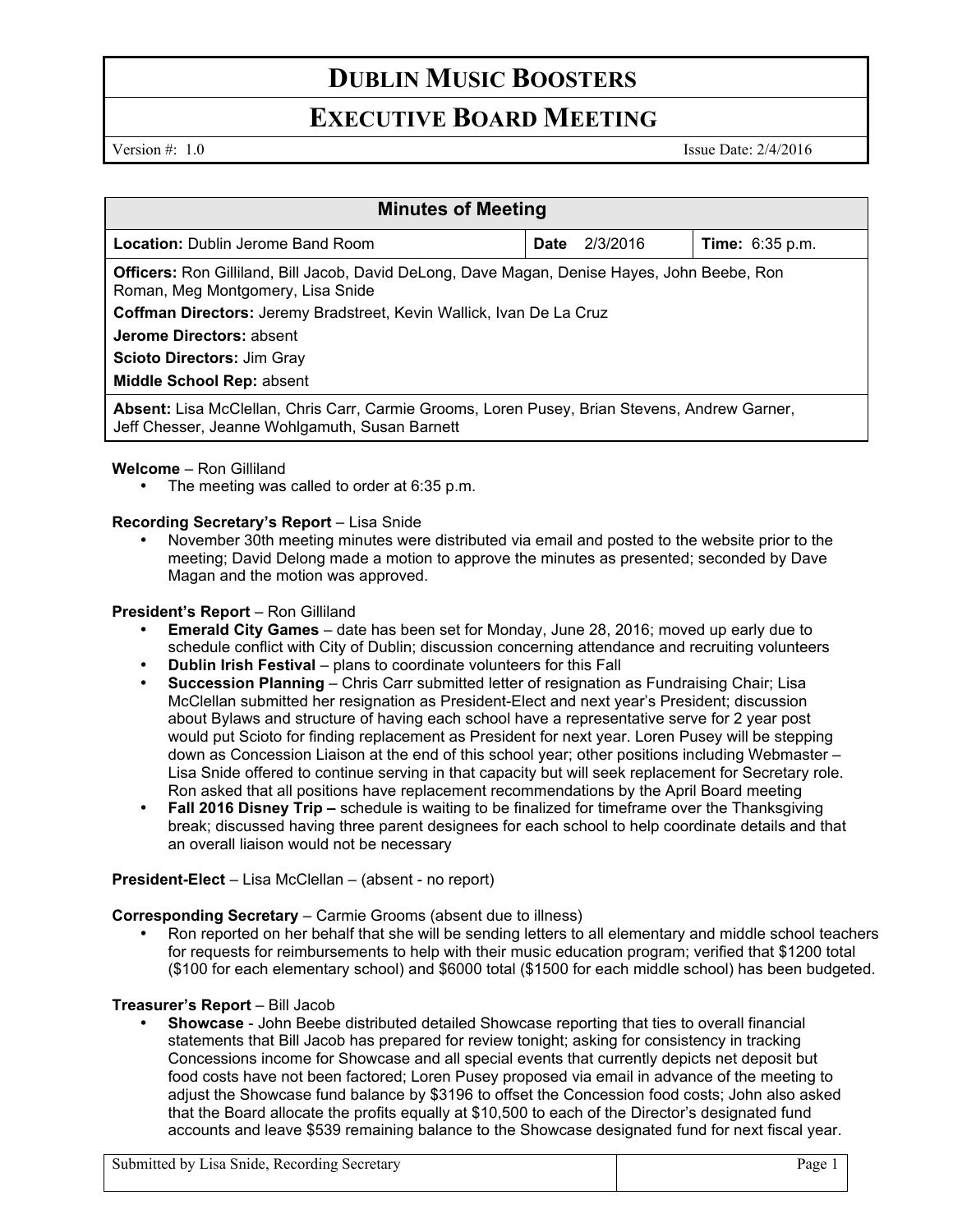# **DUBLIN MUSIC BOOSTERS**

## **EXECUTIVE BOARD MEETING**

Version #: 1.0 Issue Date: 2/4/2016

• **December Financial Statements** – reports were distributed via last week and posted to the website; Bill provided new format with combined statements and notes. John Beebe made a motion to approve financial statements as presented; seconded by Dave Magan and approved.

**Fundraising** - Chris Carr – (absent - no report)

• **Scrips Program** – Ron Roman – presented the topic of Scrips use among the three high schools and minimal participation history and whether to continue the program for next year. Discussion followed. He will research a bit more and report his findings at next week's meeting.

**Concessions** – Loren Pusey – (absent – no report)

#### **VP Jerome – David Delong**

- VP in Training introduced Jenni Williams who will be nominated for VP Jerome position
- Wind Symphony performance at OSU's Weigel Hall Saturday 1/23 before OMEA Conference in Cincinnati on Thursday 1/28; represented all 3 Dublin schools well; ballroom full of music educators for their hour long performance; received standing ovation; one of the songs 'Blaze the Trail' was commissioned in memory of long-time music educator Mckinley and conducted by Lisa Galvin; premiere performance
- Congratulations to OMEA All-State Band member Maria Moghissi and the following OMEA All State Orchestra members: Gunther Beall, Allison Smith, Angela Yang, Heemin Yang, Angela Zhang
- 3/3 Winter Band concert
- 3/11-12 Band/Choir District Contest
- 3/12 St. Patrick's Day Parade
- 4/16 Mattress Sale
- 4/22-23 Band/Choir State Contest
- 5/11 Spring Band Concert
- May  $26^{th}$  first marching band rehearsal
- Concessions gearing up for Spring events; new purchaser position
- Jerry Betts Memorial scholarship application deadline 3/1; will send to directors for final selection by 3/31 and need to select someone from the Executive Board to administer this next year and beyond; Ron suggested that the President-Elect position

**VP Coffman** – Dave Magan

- OMEA All-State Orchestra several Coffman students were selected for this honor last weekend; as well as OSU Honors Band held in January
- Gearing up for Solo/Ensemble contest on 2/13
- Symphonic Band Concert held last week 1/25
- Jazz Band Concert tomorrow night 2/4
- **VP Scioto**  Denise Hayes
	- glad to be back for tonight's meeting after health issues over the past few months
	- $8<sup>th</sup>$  grade night scheduled for tomorrow night at Scioto with 3 parent representatives

### **DIRECTOR UPDATES:**

**Mr. Bradstreet** – congratulated Mr. Stevens and Jerome H.S. symphonic students for their great performance at the 2016 OMEA Conference this past weekend in Cincinnati – it was great seeing them represent Dublin schools and our community.

**Mr. Stevens** – no report; absent

**Mr. Gray** – reported the following upcoming events:

- 2/13 solo and ensemble contest
- 3/3 concert jazz/percussion and fiddle fetish concert
- 4/4 and 4/6 band and orchestra concerts
- 3/12 St. Patrick's Day parade

Submitted by Lisa Snide, Recording Secretary Page 2